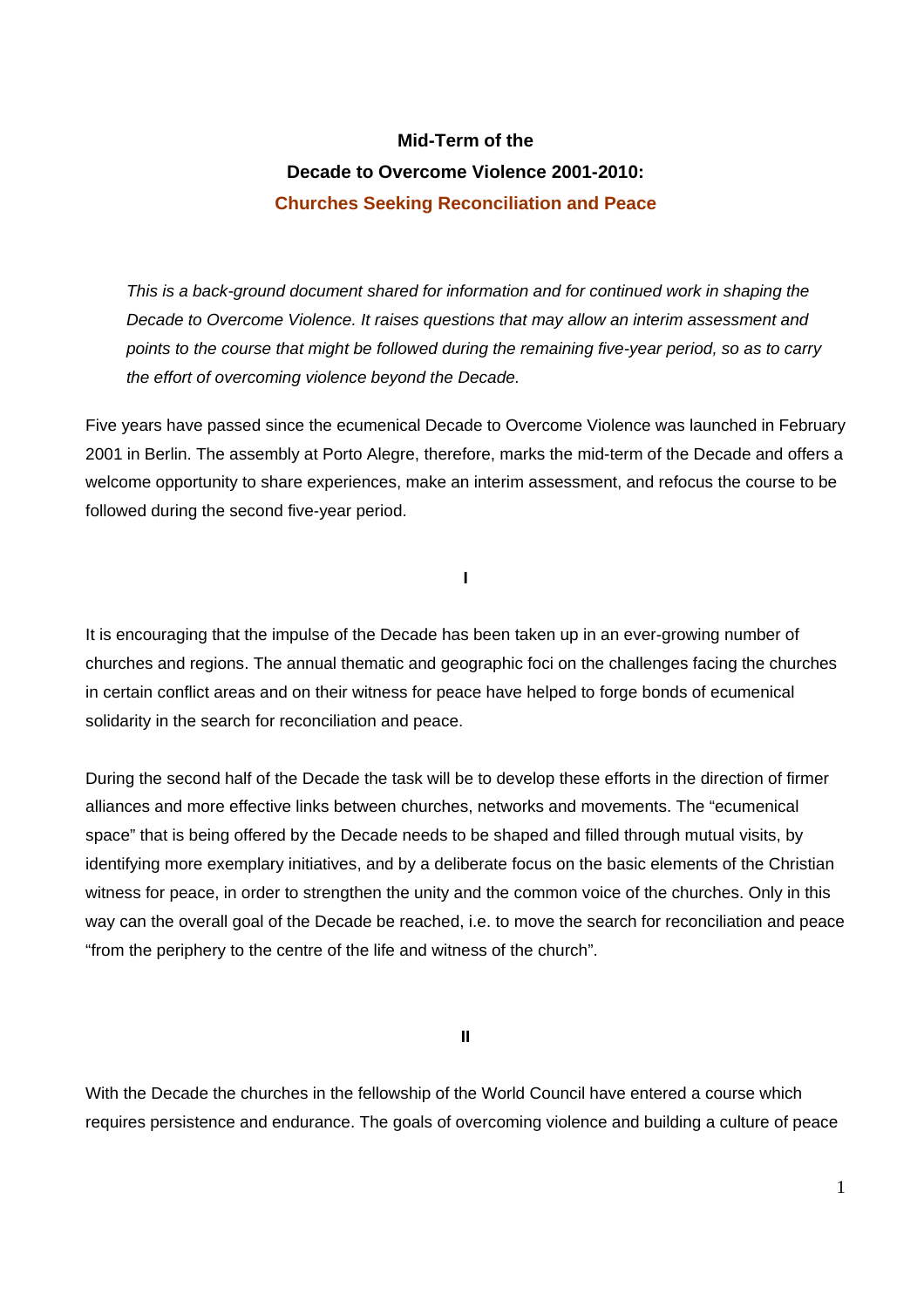imply spiritual, theological and practical challenges for the churches which touch them in the centre of what it means to be church.

At the opening of the Decade the following goals were formulated:

- Addressing holistically the *wide varieties of violence,* both direct and structural, in homes, communities, and in international arenas, and learning from the local and regional analyses of violence and ways to overcome violence.
- Challenging the churches to *overcome the spirit, logic and practice of violence*; to relinquish any theological justification of violence; and to affirm anew the spirituality of reconciliation and active non-violence.
- Creating a *new understanding of security* in terms of cooperation and community, instead of in terms of domination and competition.
- Learning from the *spirituality and resources for peace-building of other faiths* to work with communities of other faiths in the pursuit of peace and to challenge the churches to reflect on the misuse of religious and ethnic identities in pluralistic societies.
- Challenging the *growing militarization* of our world, especially the proliferation of small arms and light weapons.

Looking back on the first five years of the Decade, what can be said in terms of an interim assessment?

## **III**

1. It is encouraging that many congregations, initiatives and Christian peace services have begun during the first half of the Decade to develop various grassroot projects in order to address the different forms of violence that we experience today in families, in schools, in streets and in civil conflicts. In view of the very diversity of the projects it is necessary, however, to identify places(?) and persons in the churches who accept the responsibility for coordination, networking, advice and improvement of such efforts and for stimulating the sharing of experiences. In a fair number of churches encouraging steps have been taken in this direction. Such efforts are all the more important that only in this way the different projects of non-violent action can achieve relevance in society.

The Decade to Overcome Violence runs parallel to the UN Decade for a Culture of Peace and Non-Violence for the Children of the World. In the context of the analysis of violence worldwide, conducted by the World Health Organization, violence prevention is declared as a public health priority (*World*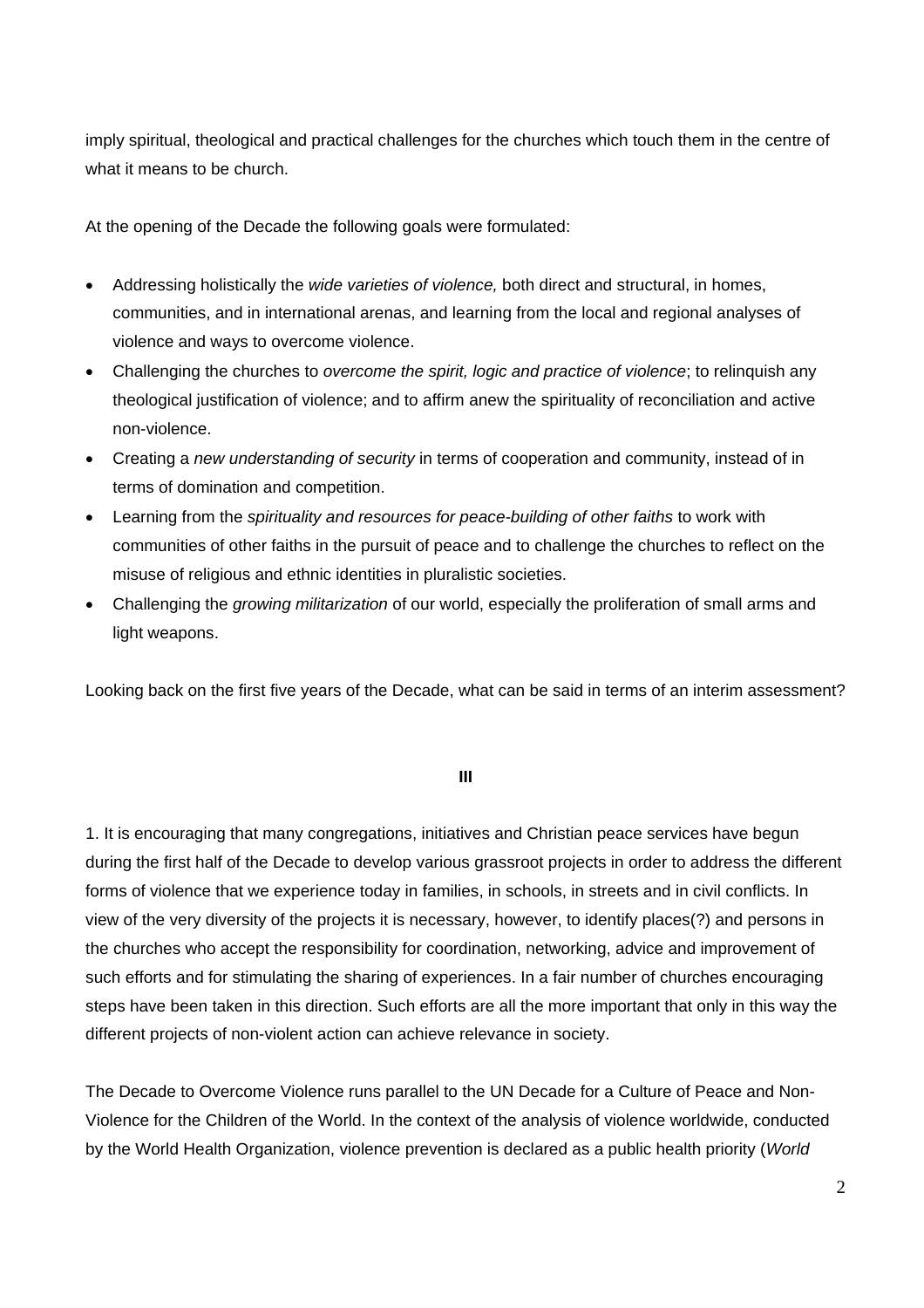*Health Assembly Resolution WHA 49.25*). The Violence Prevention Alliance offers the churches both opportunities and challenges to act as responsive and responsible actors of civil society, in conjunction with governments and non-governmental partners. These collaborations need further strengthening.

At the same time it should be noted that there are churches which so far have made little room in their life and praxis for non-violent ways of thinking and acting. In these cases little has been done to provide resources and structures for activities in the framework of the Decade, and most often there is no responsible accompaniment and coordination of such activities. As a consequence, the Decade is hardly known in some regions, especially by other social forces which are themselves engaged in efforts to prevent violence, and its social and political impact is very limited. Since the Decade is an ecumenical initiative of the community of churches worldwide, members of this community who are engaged in processes of reconciliation will need to share their convictions and their energy with those who have not yet reacted to the strong and clear call: peace-building in non-violent ways is a Christian core virtue and imperative of the gospel message itself.

2. The debate about the whole spectrum of violence has started. Much critical attention has of course been focused on analyzing the different experiences of violence. It has to be noted that individual and interpersonal violence are prevalent, constituting eighty percent of the world's casualties in terms of physical violence. During the second half of the Decade emphasis should now be placed more deliberately on the search for concrete and realistic ways of "overcoming the spirit, logic and practice of violence".

It should be acknowledged, however, that the first half of the Decade was overshadowed by brutal acts of international terrorism and the reactions to it, especially in the form of military interventions in Afghanistan and in Iraq. Seldom before have the spirit, logic and practice of violence manifested themselves so openly. The challenge to the churches to relinquish any theological and ethical justification of violence calls for the exercise of spiritual discernment that draws its strength from a spirituality of active non-violence. Here the churches are in need of mutual support and encouragement. The efforts of the churches in the context of the Decade should be marked even more decisively by profound common ethical-theological reflection and advocacy for non-violent conflict prevention, for civilian forms of conflict-management and peace consolidation, as well as for a "just peace".

3. The concern for security has become the dominant motif for individual as well as social and political decisions. More and more, traditional approaches based on the notion of national security and its defence by military means seem to be gaining the upper hand once again and tend to supplant the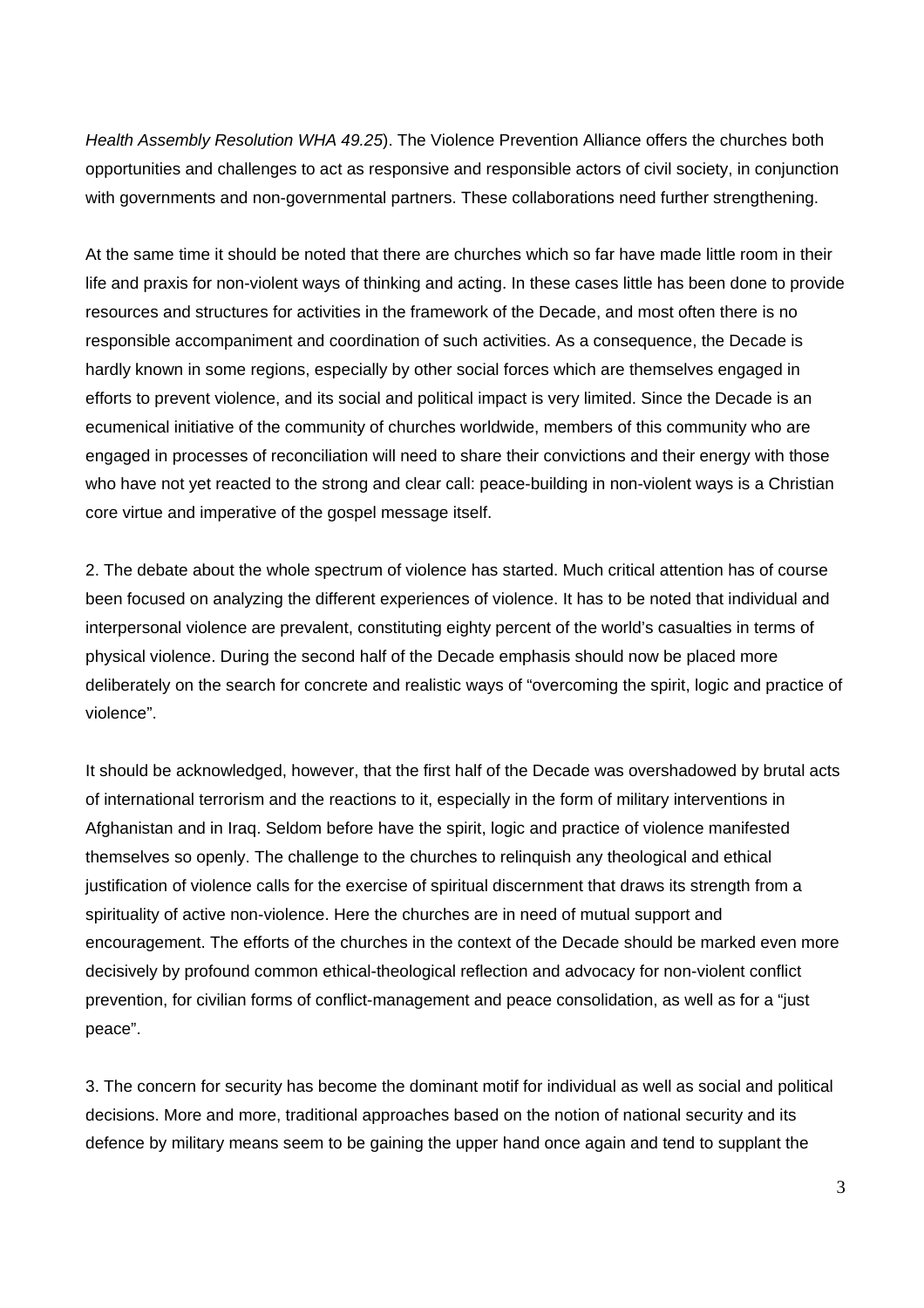insight that the main objective should be security for people and not only for the state. Human security is the fruit of just relationships in community and of respect for human rights. In light of the recent findings on physical violence, the notion of human security as being safe at home and in the community deserves more attention and education. At the same time, today security is increasingly being threatened through the effects of economic globalization. Therefore, the search for an "Alternative Globalization Addressing Peoples and Earth" has to be understood as a decisive contribution to the continuation of the Decade.

4. All religious communities and traditions are facing the expectation and the challenge to show the way towards peace and overcoming violence. Often, religious loyalties connected with ethnic identity are being used for purposes of legitimizing and mobilizing in situations of violent power conflicts. For this very reason inter-religious dialogue on the hidden connections between religion and violence has become one of the foci of the Decade. This is true in particular for dialogue between Christians and Muslims. To be sure, "by its very nature, inter-religious dialogue is not an instrument to resolve problems instantly in emergency situations". However, the trust that has been built through patient dialogue and practical cooperation for the common good "may in times of conflict prevent religion from being used as a weapon". $^{\mathrm{1}}$ 

5. The massive efforts for strengthening security in the context of the so-called "fight against terrorism" have led to noticeable arms proliferation and a growth in the general militarization of the world, following upon a period of actual disarmament in all categories of weapons from anti-personnel mines to nuclear arms. In their activities during the second half of the Decade, the churches should pay more attention to the challenges arising from this situation. While churches are beginning to discern in more depth the ethical demand of the responsibility to protect those who cannot protect themselves, they are pointing out in particular that international terrorism is not being overcome with military means, i.e. by war; it is rather being encouraged and strengthened. At the same time, it should be acknowledged that an increasing number of people become victims of violence in civil and local conflicts which are being fought with light and small weapons. This remains a strong challenge to all the churches.

## **IV**

In the long-term the Decade to Overcome Violence will be judged by whether it will have led to a change of consciousness and to deepened insights into the theological, ethical and spiritual

<sup>1</sup> *Ecumenical Considerations for Dialogue and Relations with People of Other Religions*, WCC, 2003, no. 29, p.12.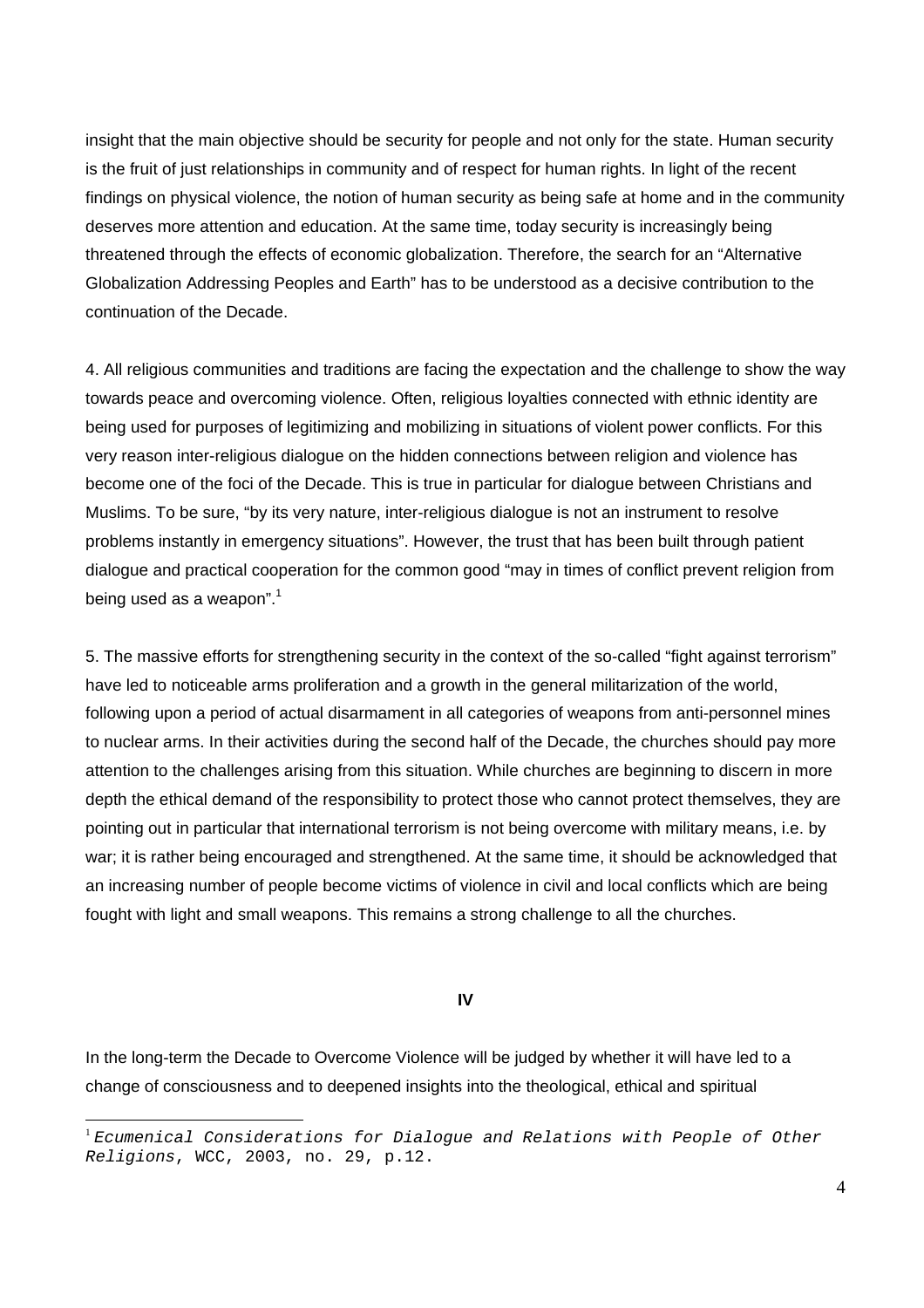foundations of Christian action for peace. During the first half of the Decade the struggle with the question of violence received priority attention. For the remaining five years the search for reconciliation and building a culture of peace should be the main focus. This should be linked with a critical rereception and further development of the discussion about the ethics of peace in the ecumenical movement.

1. In recent times the notion of a "just peace" has appeared more and more frequently in ecumenical discussion, especially in contrast to that of a "just war". However, no convincing foundation or actionoriented practical implementation has so far been developed. The insight of biblical wisdom that peace and justice are linked inseparably (Ps. 85) has always been part of basic ecumenical convictions. Interest should therefore be directed to the question of how to overcome the structures of injustice which continue to provoke new violent conflicts. What are the minimal requirements that must be fulfilled with regard to human security and the respect for the rights and dignity of people in order to be able to speak of peace? The respect for human dignity and the active promotion of the common good are imperatives of the gospel of Jesus Christ, i.e. persons, men and women, are created in the image of God and justified by grace. Human rights should therefore be emphasized as a basic element of a praxis of preventing violence and of shaping a just peace. In addition, the effort to build and develop an obligatory rule of law on the national as well as the international level is one of the conditions for a just peace. But there is also the need to review critically the understanding of justice and to develop it in the direction of "restorative" or "transformative" justice with the aim of establishing viable and just relationships in community.

2. The active struggle against the "spirit, logic and practice of violence" should be directed first of all towards developing and appropriating concrete ways and means for the peaceful and non-violent resolution of conflicts. Those who are engaged in this search in the context of the Decade should realize that at its core this is a moral and spiritual struggle in which the religious communities have to take the lead. They have to begin with a critical reassessment of their own contribution to the emergence of a culture of violence and to strengthen the spiritual resources that can help to transform the destructive energy of violence into a constructive force of promoting life. The praxis of non-violence must be rooted in a spirituality that acknowledges one's own vulnerability and is able, at the same time, to resist being caught in the mentality of perpetrator and victim; that empowers and encourages the powerless to be able to face up to those who misuse their power; that trusts the active presence of the power of God in human conflicts and therefore is able to transcend the seeming lack of alternatives in situations of violence.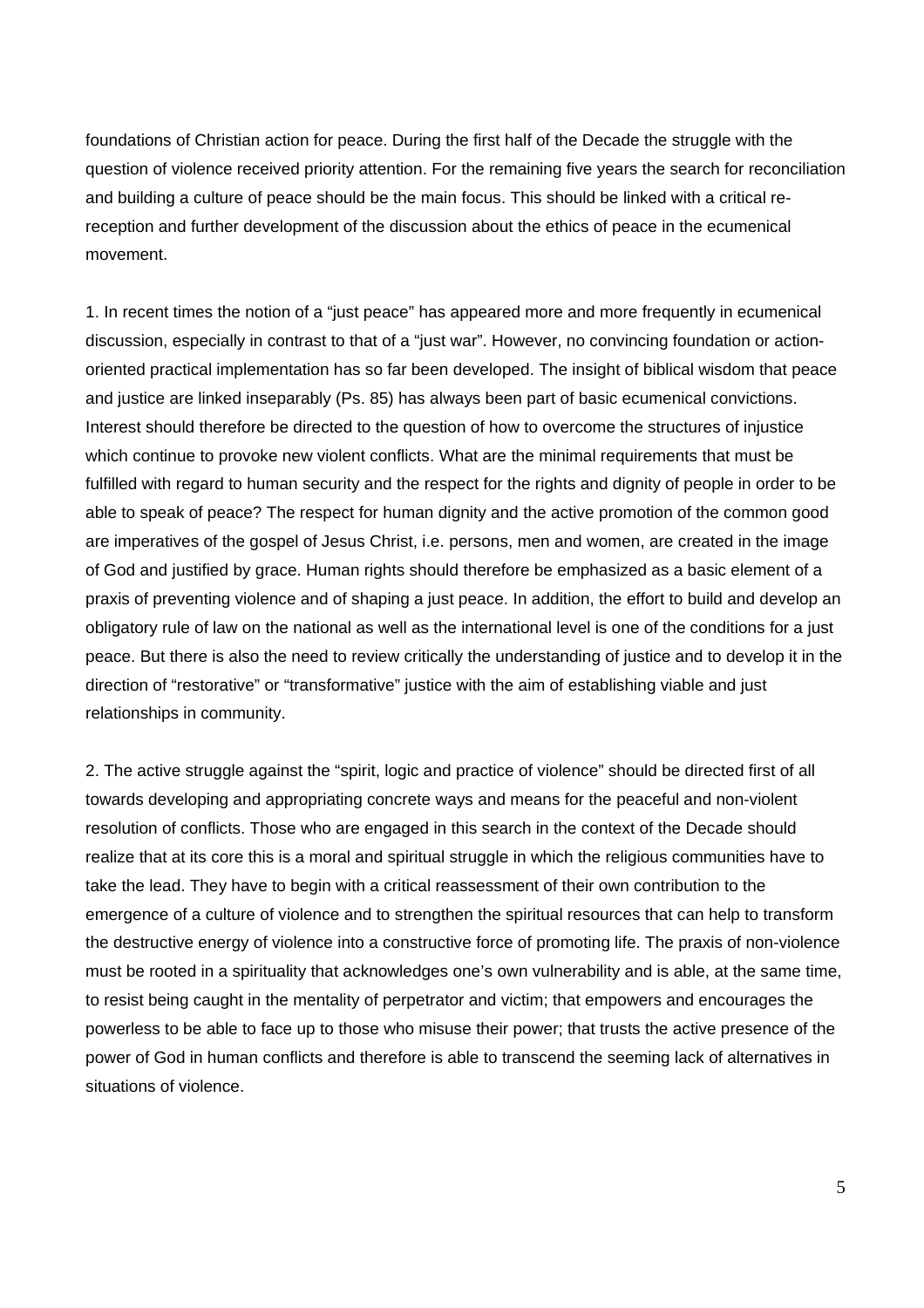3. In the context of the many "truth commissions", attention has been drawn to the intimate relationship that exists between reconciliation and the uncovering of truth regarding the processes and structures of violence. The effort in South Africa to come to terms with the long history of violence under the apartheid regime has shown that there is no direct way leading from the uncovering of truth to reconciliation and forgiveness. The gospel is a message of unconditional love, and reconciliation is a process bearing the fruits of love, as Jesus Christ demonstrated. Nevertheless, advocacy for truth and resistance against its distortion have to be considered as an important response to given situations of violence. Most violently fought conflicts are being nourished by distorted mutual perceptions. They live on the projection of enemy images behind which the actual people and their life situation disappear. And yet, no solution of conflict or even a process of reconciliation is possible without the participation of the people concerned. Among all organizations in society the churches are those that are most intimately aware of the true life-situation of the people, because their interpretation of reality in the light of the gospel transcends all political, ethnic and national interests and thus opens the way for a reconciled community in justice. The Decade should strengthen the readiness and courage of the churches "to live in the truth", even where this places them in opposition to the prevailing political power interests, and thus to open ways towards reconciliation.

4. These basic convictions should be translated into practical action during the second half of the Decade. Throughout the Decade the churches should be encouraged continuously to open themselves even more deliberately in their witness and service to become "ambassadors of reconciliation" (2 Cor. 5). This also means that they should offer responsible accompaniment and support for those projects in relation to the Decade that have been initiated by people at the grassroots; this includes providing for coordination – wherever necessary - for advice and possibilities of improvement and the exchange of experiences, as well as financial and material support.

In addition, the churches should be prepared, more than so far has been the case, to affirm publicly and forcefully the concerns and the goals of non-violent projects in the framework of the Decade, and themselves to engage in actions which serve these concerns and goals. In particular, they should actively support all efforts which are aimed at building up structures, instruments, programmes and communities of non-violent, civilian conflict management. In their programmes of education and public information they should promote a civilian and non-violent understanding of security; in their exercise of public responsibility and in dialogue with political partners they should condemn the growing militarization of international politics and the proliferation of small arms. Every attempt to use violence and fear as legitimate tools in politics needs to be rejected.